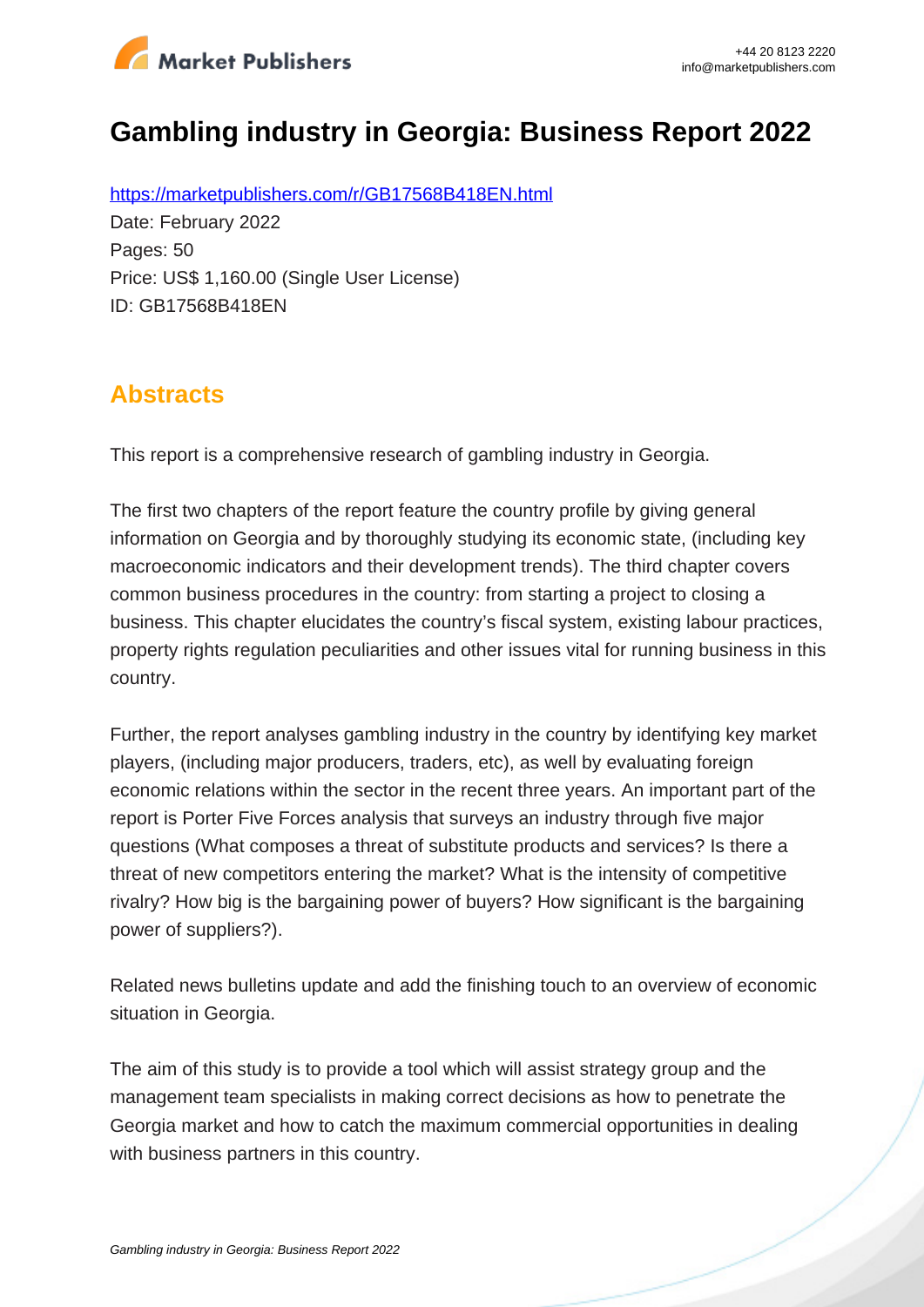

## **Contents**

### **1. GEORGIA: COUNTRY PROFILE**

- 1.1. Geographical position
- 1.2. Historical background
- 1.3. Demography
- 1.4. Administrative divisions
- 1.5. Political situation
- 1.6. Economic situation
- 1.7. Foreign relations

1.8. Social environment and culture. Cultural differences and their impact on business negotiations

### **2. GEORGIA: FINANCIAL AND ECONOMIC PROFILE**

- 2.1. Country's Gross Domestic Product (GDP): historical trends and projection
- 2.2. Industrial production outlook
- 2.3. Georgia foreign trade
- 2.4. Current investment climate
- 2.5. Labor market overview. Current employment state
- 2.6. Ratings by major rating agencies

#### **3. PECULIARITIES OF DOING BUSINESS IN GEORGIA**

- 3.1. Procedures for starting a business
- 3.2. Routine for building permits obtaining
- 3.3. Registration of ownership rights
- 3.4. Basic terms of providing business loans by banks
- 3.5. Measures for investments protection
- 3.6. Tax system
- 3.7. Foreign trade transactions
- 3.8. Debt collection
- 3.9. Business liquidation

#### **4. GEORGIA GAMBLING INDUSTRY OVERVIEW**

#### **5. GEORGIA GAMBLING INDUSTRY PORTER FIVE FORCES ANALYSIS**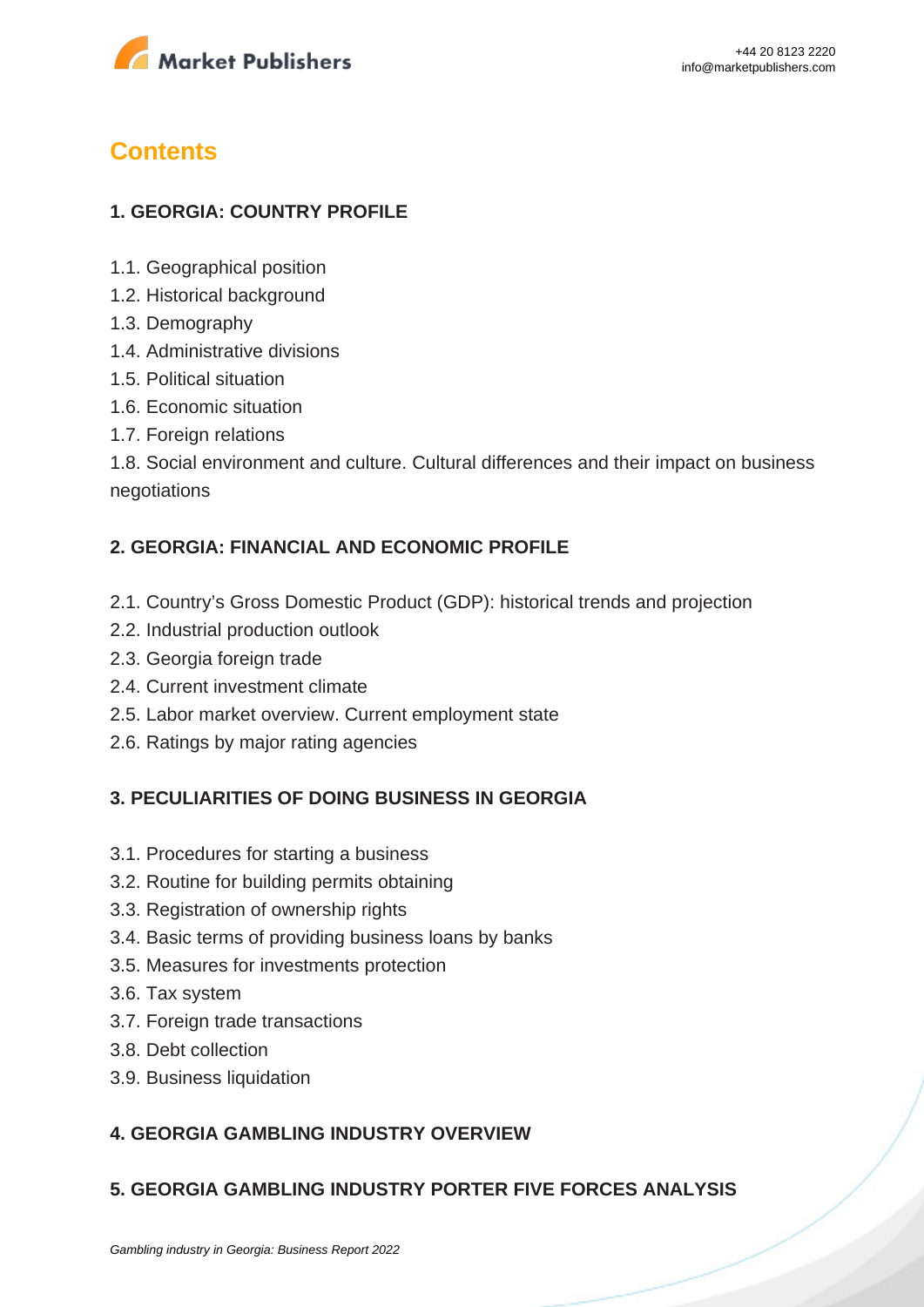

#### **6. GEORGIA ECONOMY NEWS AND ANALYSIS DIGEST**

\*Please note that Gambling industry in Georgia: Business Report 2022 is a half ready publication.

 It only requires updating with the help of new data that are constantly retrieved from Publisher's databases and other sources. This updating process takes 3-5 business days after order is placed. Thus, our clients always obtain a revised and updated version of each report. Please also note that we do not charge for such an updating procedure. Business Analytic Center (BAC) has information for more than 25,000 different products available but it is impossible to have all reports updated immediately. That is why it takes 3-5 days to update a report after an order is received.